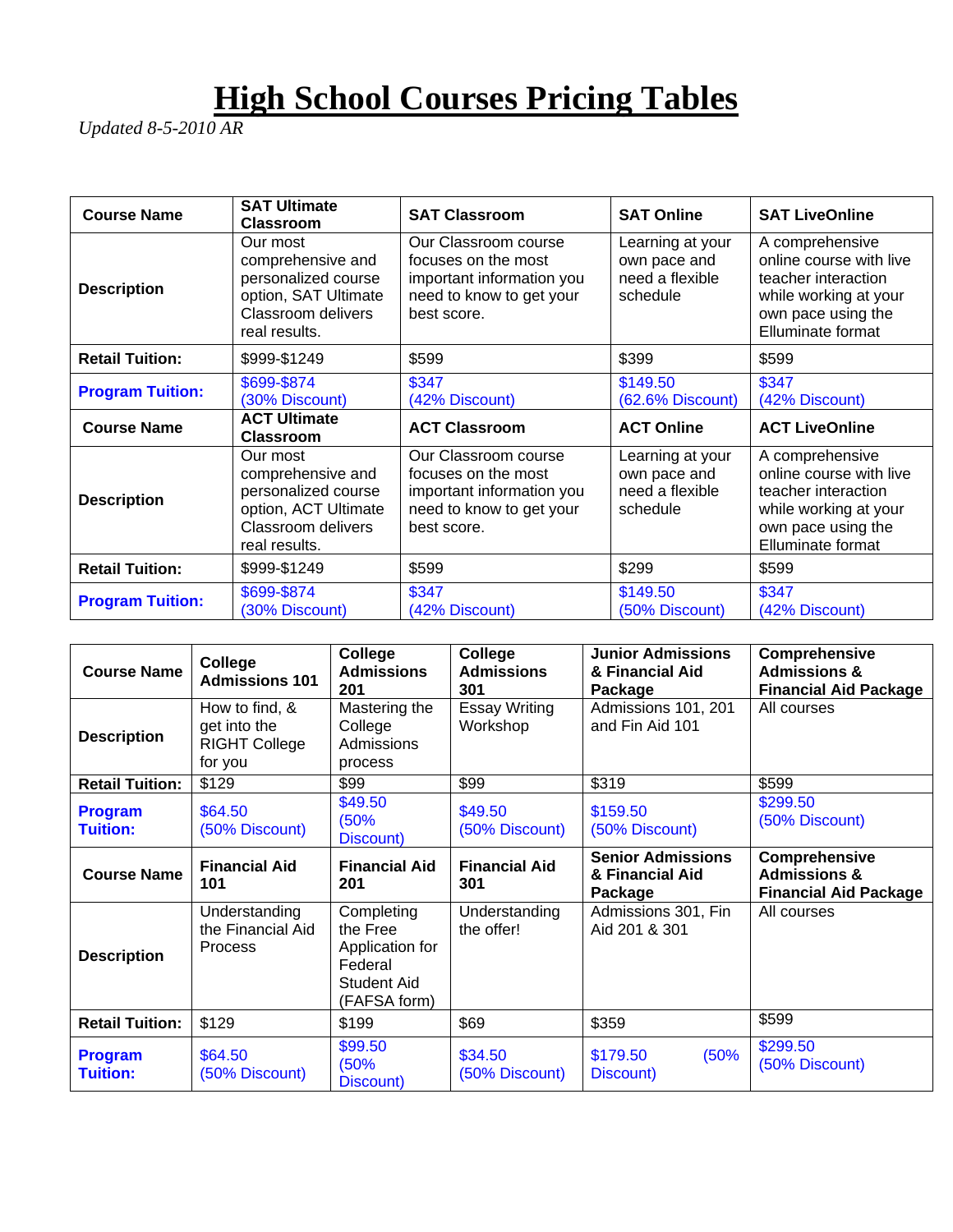## **Graduate Courses Pricing Tables**

| <b>Course Name</b>      | <b>LSAT</b><br><b>Hyperlearning</b><br><b>Course</b>                                                                                                                                                                                                                                      | <b>LSAT Accelerated</b><br>Course                                                                                                                                                                                                                 | <b>LSAT Online</b>         | <b>LSAT LiveOnline</b>                                                                                                                                                                                                                                                                                                                                          |
|-------------------------|-------------------------------------------------------------------------------------------------------------------------------------------------------------------------------------------------------------------------------------------------------------------------------------------|---------------------------------------------------------------------------------------------------------------------------------------------------------------------------------------------------------------------------------------------------|----------------------------|-----------------------------------------------------------------------------------------------------------------------------------------------------------------------------------------------------------------------------------------------------------------------------------------------------------------------------------------------------------------|
| <b>Description</b>      | The most comprehensive<br>and the most rigorous.<br>serious, and intensive<br>course for the LSAT. This<br>course provides and<br>exhaustive review of all of<br>the concepts covered on<br>the LSAT -- including<br>demystifying Logic<br>Games, Arguments and<br>Reading Comprehension. | A faster but still intense<br>course that focuses on<br>key concepts and<br>strategies to conquering<br>Logic Games, Arguments<br>and Reading<br>Comprehension. The<br>materials provided will<br>allow you to do additional<br>prep on your own. |                            | The most comprehensive<br>and the most rigorous,<br>serious, and intensive<br>course for the LSAT. This<br>course provides and<br>exhaustive review of all of<br>the concepts covered on<br>the LSAT -- including<br>demystifying Logic<br>Games, Arguments and<br>Reading Comprehension.<br>The course is delivered in<br>a LiveOnline virtual<br>environment. |
| <b>Retail Tuition</b>   | Retail - \$1349 -<br>\$1449                                                                                                                                                                                                                                                               | Retail - \$1199 -<br>\$1249                                                                                                                                                                                                                       | <b>Retail - \$999</b>      | <b>Retail - \$1199</b>                                                                                                                                                                                                                                                                                                                                          |
| <b>Program Tuition:</b> | $$1052 - 1130$<br>(22% Discount)                                                                                                                                                                                                                                                          | \$899 - \$936<br>(25% Discount)                                                                                                                                                                                                                   | \$499.50<br>(50% Discount) | \$839<br>(30% Discount)                                                                                                                                                                                                                                                                                                                                         |

| <b>Course Name</b>      | <b>MCAT Hyperlearning Course</b>                                                                                                                                                                                                                                                                                                                                                                                                                                                                                                                                                                                                                                                                                                                                                                                                                                                                                                                                                                                                               | <b>MCAT LiveOnline</b>                                                                                                                                                                                                                                  | <b>MCAT Verbal</b><br><b>Accelerator LiveOnline</b>                                                                         |
|-------------------------|------------------------------------------------------------------------------------------------------------------------------------------------------------------------------------------------------------------------------------------------------------------------------------------------------------------------------------------------------------------------------------------------------------------------------------------------------------------------------------------------------------------------------------------------------------------------------------------------------------------------------------------------------------------------------------------------------------------------------------------------------------------------------------------------------------------------------------------------------------------------------------------------------------------------------------------------------------------------------------------------------------------------------------------------|---------------------------------------------------------------------------------------------------------------------------------------------------------------------------------------------------------------------------------------------------------|-----------------------------------------------------------------------------------------------------------------------------|
| <b>Description</b>      | A rigorous, demanding, and thorough course<br>including -- Physical Sciences Review - More than<br>500 pages of physics and general chemistry review.<br>Biological Sciences Review - More than 600 pages<br>of biology and organic chemistry review. Science<br>Workbook - 700 pages with hundreds of MCAT-style<br>practice passages and questions with complete<br>explanations. Verbal Reasoning and Writing<br>Reviews - More than 200 pages of review, including<br>descriptions of passages, strategies, tips, and<br>techniques. Verbal Workbook - Dozens of MCAT<br>practice passages and 4 full-length Verbal<br>Reasoning practice tests with complete<br>explanations. In-Class Passage Compendium - The<br>equivalent of 4 MCATs' worth of additional test<br>questions. Science Review Q&S - A "Questions and<br>Solutions" booklet with hundreds of practice<br>questions reflecting material from the most recent<br>MCAT. Access to LiveGraderSM (MCAT essay<br>grader) to get feedback on your essay from an<br>MCAT expert. | A comprehensive online<br>course with live teacher<br>interaction while working<br>at your own pace using<br>the Elluminate format.<br>This is our<br>Hyperlearning course,<br>delivered to students in<br>the convenience of a<br>virtual environment. | A pre-cursor to the MCAT<br>verbal section - online course<br>with live teacher interaction<br>using the Elluminate format. |
| <b>Retail Tuition</b>   | \$1,899 - \$1,949                                                                                                                                                                                                                                                                                                                                                                                                                                                                                                                                                                                                                                                                                                                                                                                                                                                                                                                                                                                                                              | Retail - \$1799                                                                                                                                                                                                                                         | <b>Retail - \$499</b>                                                                                                       |
| <b>Program Tuition:</b> | $$1,519 - $1,559$<br>(20% Discount)                                                                                                                                                                                                                                                                                                                                                                                                                                                                                                                                                                                                                                                                                                                                                                                                                                                                                                                                                                                                            | \$1,259<br>(30% Discount)                                                                                                                                                                                                                               | \$349<br>(30% Discount)                                                                                                     |